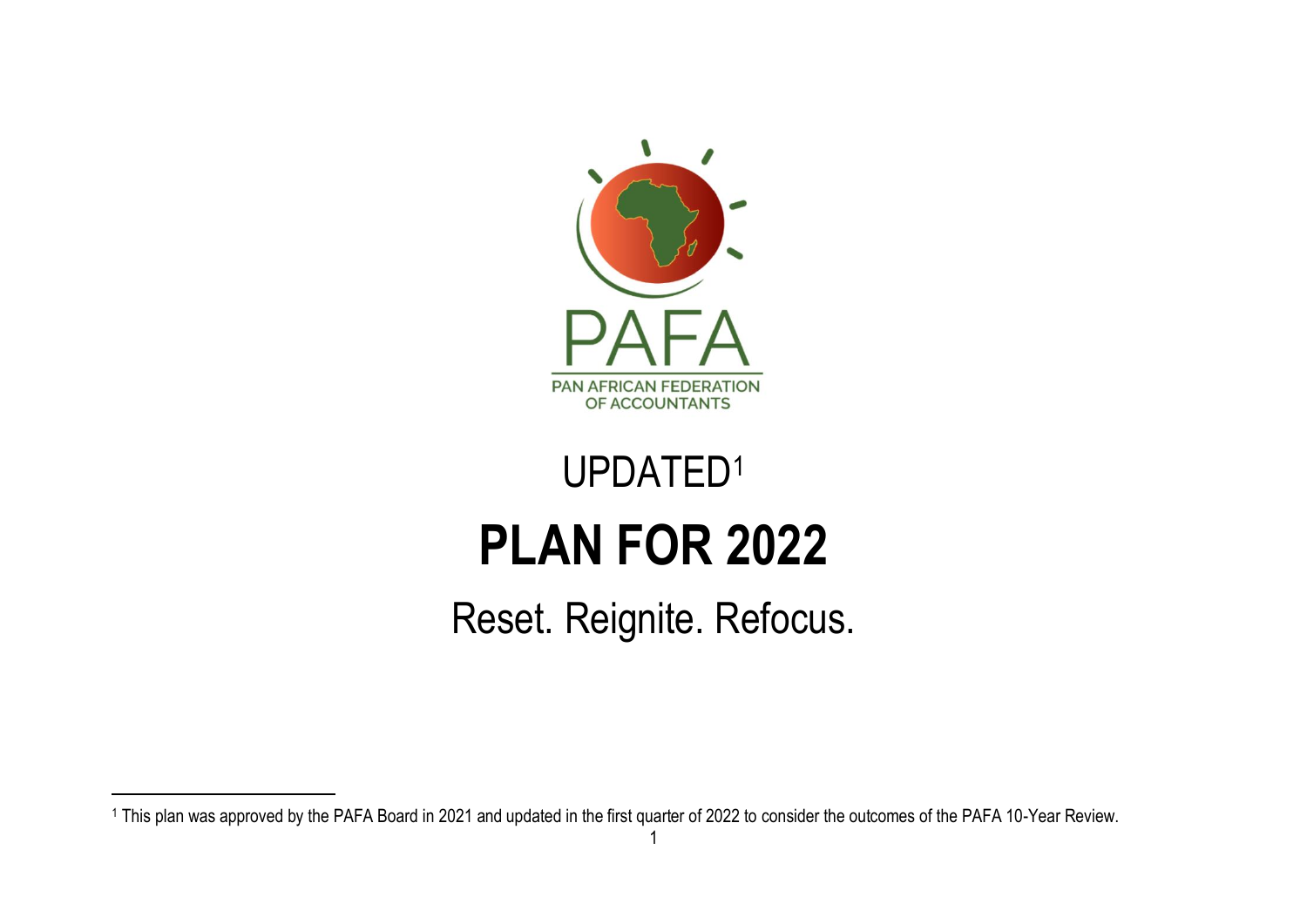## **Governance Structure**

In 2022, the Secretariat―in consultation with the 10-Year Advisory Group, chaired by Mervyn King, and the Board―will complete the **PAFA 10-Year Review**, which has three dimensions: *strategy*, *governance* and *operations*. The new strategy will be presented to the Board in Quarter 1 2022 and will be accompanied by recommendations for a new structure (governance and operations). The new strategy and any changes to the PAFA Constitution and Bylaws to facilitate the new structure will be presented to the General Assembly in Quarter 2 2022 after which implementation of the recommendations will commence.

In 2021, the Secretariat developed new approaches to advancing technical excellence (currently the remit of the Technical & Standard-Setters Forum) and accountancy learning and development (currently the remit of the PAFA Education Advisory Group) in Africa. These new approaches include **new or restructured mechanisms** through which to implement PAFA's strategy. These mechanisms are presented under Strategic Actions below. As the CEO is accountable to the Board for the implementation of the strategy, the functionality of these mechanisms is overseen by the CEO.

#### **Stakeholders**

In 2022, PAFA will re-engage with key stakeholders towards achieving our strategic objectives. This will be underpinned by a **Stakeholder Engagement Strategy & Plan** and will include actions to strengthen relations with professional accountancy organisations (PAOs) and other key stakeholders in French-speaking countries in Africa.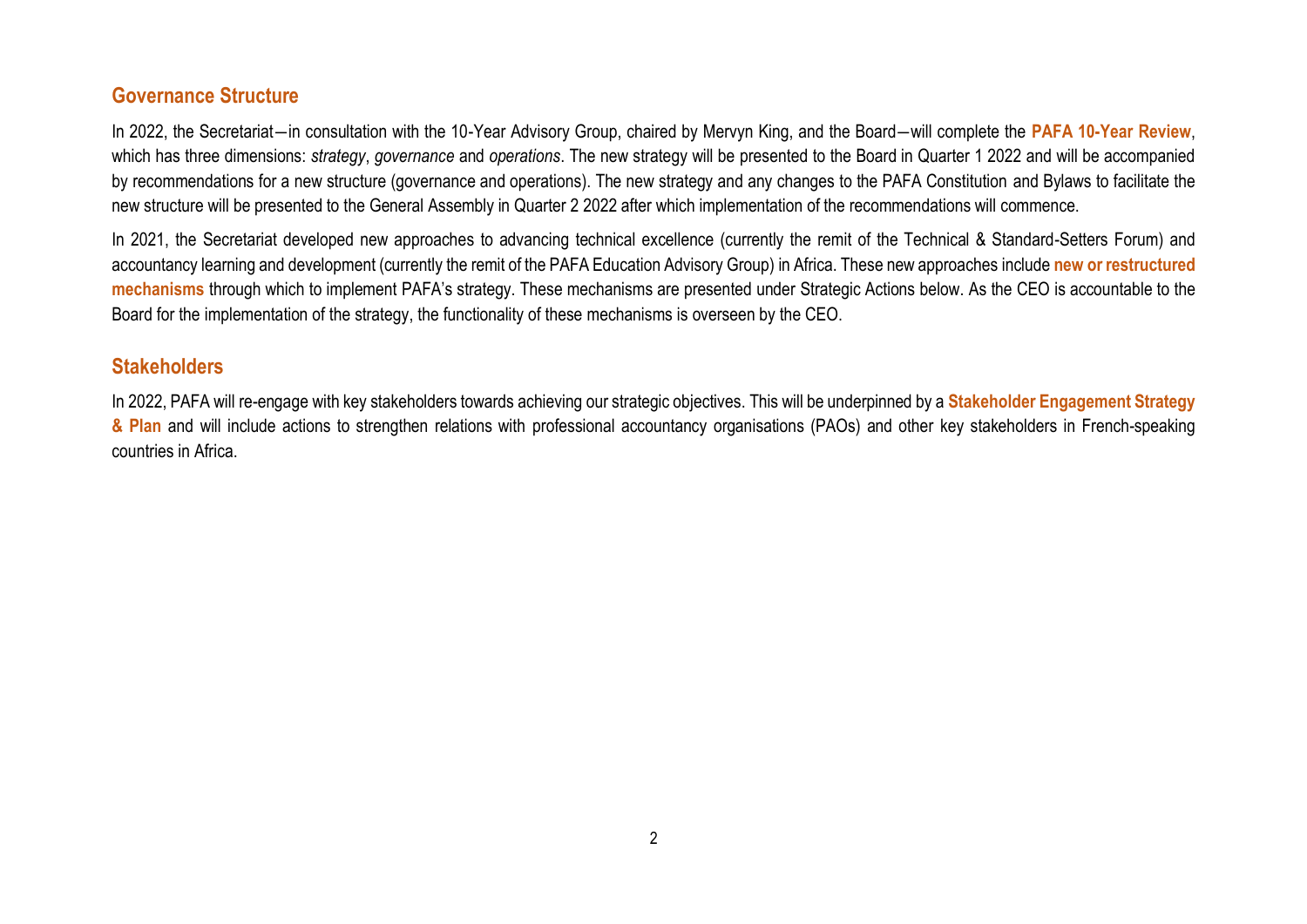## **How PAFA will Create Value in 2022<sup>2</sup>**



#### *Public Value Management*

PAFA recognises the important role that the accountancy profession plays in strengthening Public Value Management (PVM) systems to achieve fiscal discipline, effective resource allocation, and effective service delivery to the citizens of Africa. PAFA's strategic actions aimed at promoting and supporting good governance, transparency, and accountability in the public sector are integrated into our three strategic areas of focus—Effective PAOs | Technical Excellence | Quality & Mobility as illustrated above. These PVM-specific strategic actions are presented in the PVM Activity Plan. Our partnership in the African Professionalisation Initiative will remain a key strategy action during 2022.

<sup>2</sup> Detailed plans to supplement the Plan for 2022 have been developed for the following activities: PAO Development | Accountancy Learning & Development | Technical Excellence | Accountancy Quality | Public Value Management. The Common Core Accountancy Competency Framework is covered in the detailed plan for the Accountancy Learning & Development Activity. Initiatives relating to the AfCFTA will be included in the Stakeholder Engagement Strategy and Plan.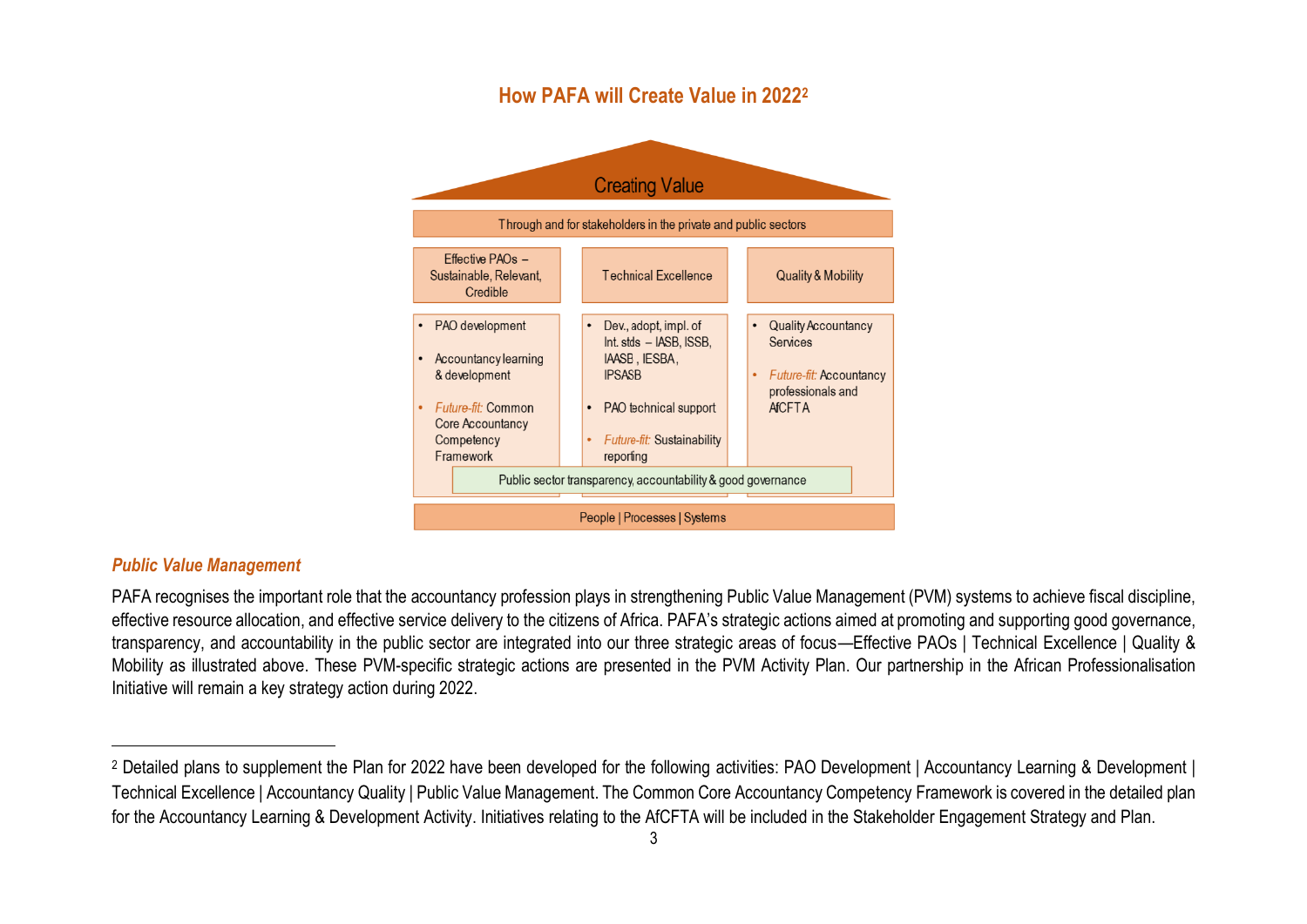### **Strategic Actions**

The Strategic Actions are aimed at achieving the Strategic Objectives. They address the trends and capitalise on the opportunities identified in Appendix A. They are designed to achieve the vision and mission, mitigate the identified risks, and maintain focus. They harness our comparative advantages and leverage the capabilities of developed PAOs, Affiliates and MOU Partners for the benefit of all PAFA Member Organisations. They are those best delivered by PAFA.

The Mechanisms have been or will be established in 2022 to support the PAFA Secretariat in taking the Strategic Actions.

| <b>Strategic Objectives</b>                                     | <b>Strategic Actions</b>                                                                                                                                                                                                                                                                                                                                                                                                                                                                                                                                                       |           | <b>Mechanisms</b>                                                                                                                                                                                                           |
|-----------------------------------------------------------------|--------------------------------------------------------------------------------------------------------------------------------------------------------------------------------------------------------------------------------------------------------------------------------------------------------------------------------------------------------------------------------------------------------------------------------------------------------------------------------------------------------------------------------------------------------------------------------|-----------|-----------------------------------------------------------------------------------------------------------------------------------------------------------------------------------------------------------------------------|
| Speaking out and<br>engaging as the voice of<br>the accountancy | Engage with relevant institutions on initiatives that promote<br>economic stability and sustainability.<br>Raise awareness of the accountancy profession's public interest<br>role and contribution in both the private and public sectors.                                                                                                                                                                                                                                                                                                                                    |           | Ad-hoc groups that help to realise the accountancy profession's<br>contribution to relevant Africa initiatives such as the Africa<br><b>Continental Free Trade Agreement</b>                                                |
| profession in Africa                                            | Promote diversity and inclusion in accountancy in Africa.                                                                                                                                                                                                                                                                                                                                                                                                                                                                                                                      | $\bullet$ | Forum to Advance Diversity in Accountancy in Africa                                                                                                                                                                         |
| Developing a future-fit<br>profession for Africa                | Contribute to the development of sustainable, relevant, and credible<br>PAOs in Africa:<br>Determine the status of PAO development in Africa.<br>Develop a new PAFA membership application process.<br>Contribute to the establishment of new PAOs and development<br>of existing PAOs and grow PAFA's membership.<br>Assist PAOs to attain and sustain IFAC associate / membership<br>status.<br>Assist PAOs to strengthen their relations with key public sector<br>stakeholders and contribute to good governance, transparency<br>and accountability in the public sector. |           | PAO Development Partnership (Twinning) Programme<br>Forum for Development Partners and Donor Organisations<br>Interested in Africa<br>Liaison relations with staff of the International Federation of<br>Accountants (IFAC) |
|                                                                 | Contribute to the development of future-fit accountants for Africa:                                                                                                                                                                                                                                                                                                                                                                                                                                                                                                            |           | (Multi-stakeholder) Forum to Advance Accountancy Learning &                                                                                                                                                                 |
|                                                                 | Develop a common core competency framework for future-fit<br>accountants for Africa                                                                                                                                                                                                                                                                                                                                                                                                                                                                                            |           | Development in Africa<br>Accountancy Learning & Development Advisory Group                                                                                                                                                  |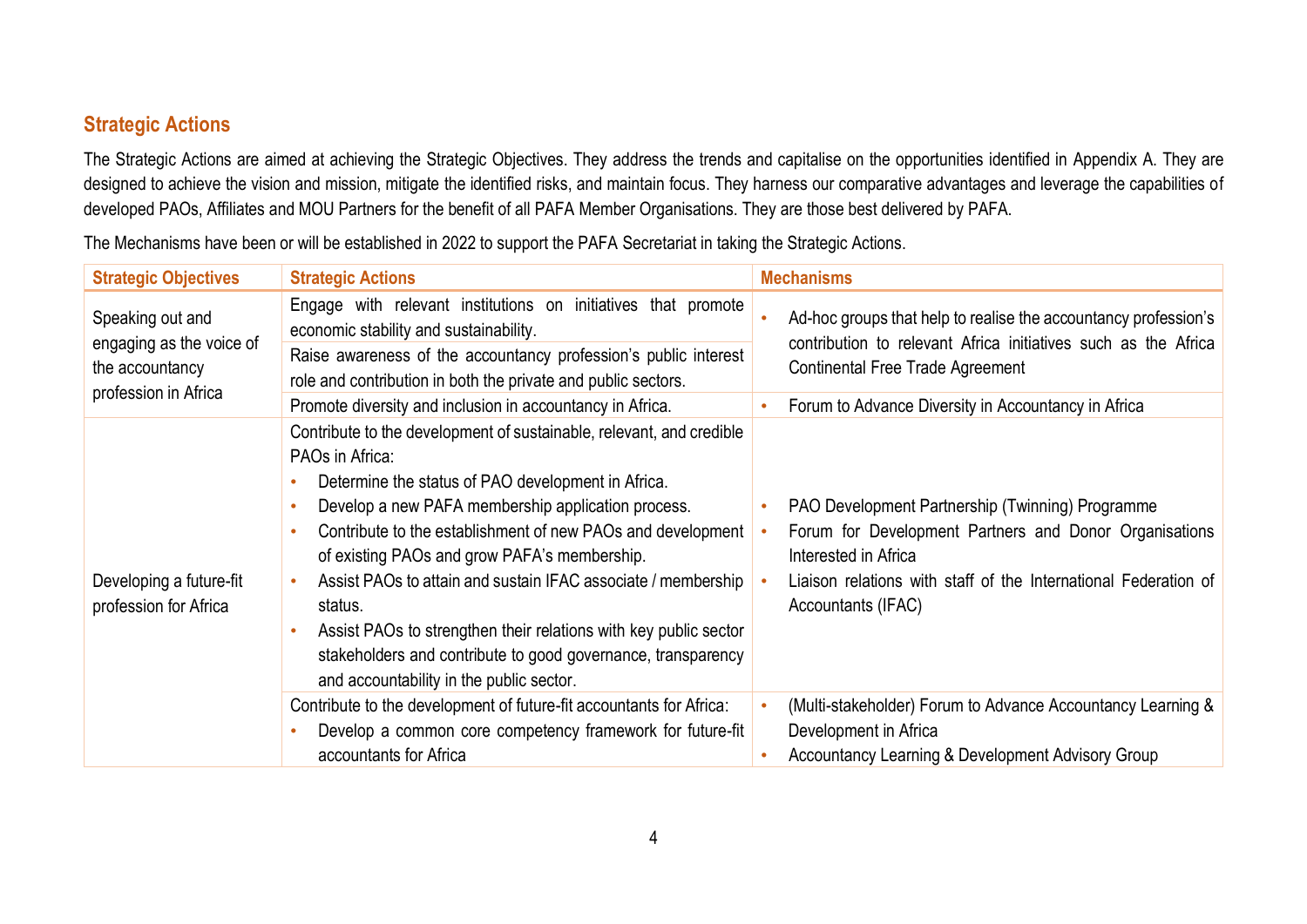| <b>Strategic Objectives</b>                                                                | <b>Strategic Actions</b>                                                                                                                                                                                                                                                                                                                                                                                                                                                                                                                                                                                                                                                                                                                                                                                                                                                                                                                                                                                                                                                                                                                     | <b>Mechanisms</b>                                                                                                                                                                                                                                                                                                                                                                                                                                      |
|--------------------------------------------------------------------------------------------|----------------------------------------------------------------------------------------------------------------------------------------------------------------------------------------------------------------------------------------------------------------------------------------------------------------------------------------------------------------------------------------------------------------------------------------------------------------------------------------------------------------------------------------------------------------------------------------------------------------------------------------------------------------------------------------------------------------------------------------------------------------------------------------------------------------------------------------------------------------------------------------------------------------------------------------------------------------------------------------------------------------------------------------------------------------------------------------------------------------------------------------------|--------------------------------------------------------------------------------------------------------------------------------------------------------------------------------------------------------------------------------------------------------------------------------------------------------------------------------------------------------------------------------------------------------------------------------------------------------|
|                                                                                            | Strengthen foundational and intermediary accountancy capacity in<br>Africa:<br>Facilitate the implementation of the ATQ for Africa.                                                                                                                                                                                                                                                                                                                                                                                                                                                                                                                                                                                                                                                                                                                                                                                                                                                                                                                                                                                                          | Liaison relations with staff of IFAC                                                                                                                                                                                                                                                                                                                                                                                                                   |
|                                                                                            | Strengthen public sector accountancy capacity in Africa:<br>Facilitate the implementation of the API programmes.                                                                                                                                                                                                                                                                                                                                                                                                                                                                                                                                                                                                                                                                                                                                                                                                                                                                                                                                                                                                                             | African Professionalisation Initiative                                                                                                                                                                                                                                                                                                                                                                                                                 |
| Promoting the<br>development, adoption<br>and implementation of<br>international standards | Contribute to the development of the international standards – IASB,<br>ISSB, IAASB, IESBA, IPSASB:<br>Advocate for international SSB membership from Africa and<br>engage with / support such members.<br>Participate in international consultations on topics relevant to<br>Africa.<br>Facilitate the adoption and implementation of the international<br>standards - IASB, ISSB, IAASB, IESBA, IPSASB:<br>Create awareness of new and revised standards.<br>Provide technical support to PAOs, including co-branded<br>technical updates and deep dives on topics relevant to Africa.<br>Advance the adoption and implementation of accrual-based<br>International Public Sector Accounting Standards (IPSAS) in Africa:<br>Influence the development of accrual-based IPSAS.<br>Promote and support the adoption of the reform by<br>governments.<br>Advance sustainability and integrated reporting in Africa:<br>Promote and support the adoption of the reform by regulators.<br>Promote and support accountancy learning and development<br>that include integrated thinking, sustainability reporting and<br>integrated reporting. | (Multi-stakeholder) Forum to Advance Technical Excellence in<br>Africa<br><b>Corporate Value Reporting Technical Advisory Group</b><br>Ethics, Audit & Assurance Technical Advisory Group<br><b>Public Value Management Technical Advisory Group</b><br>Africa Integrated Reporting Council<br>Liaison relations with staff of the IASB, ISSB, IAASB, IESBA,<br>IPSASB and IFAC, as well as the Africa Forum of Independent<br><b>Audit Regulators</b> |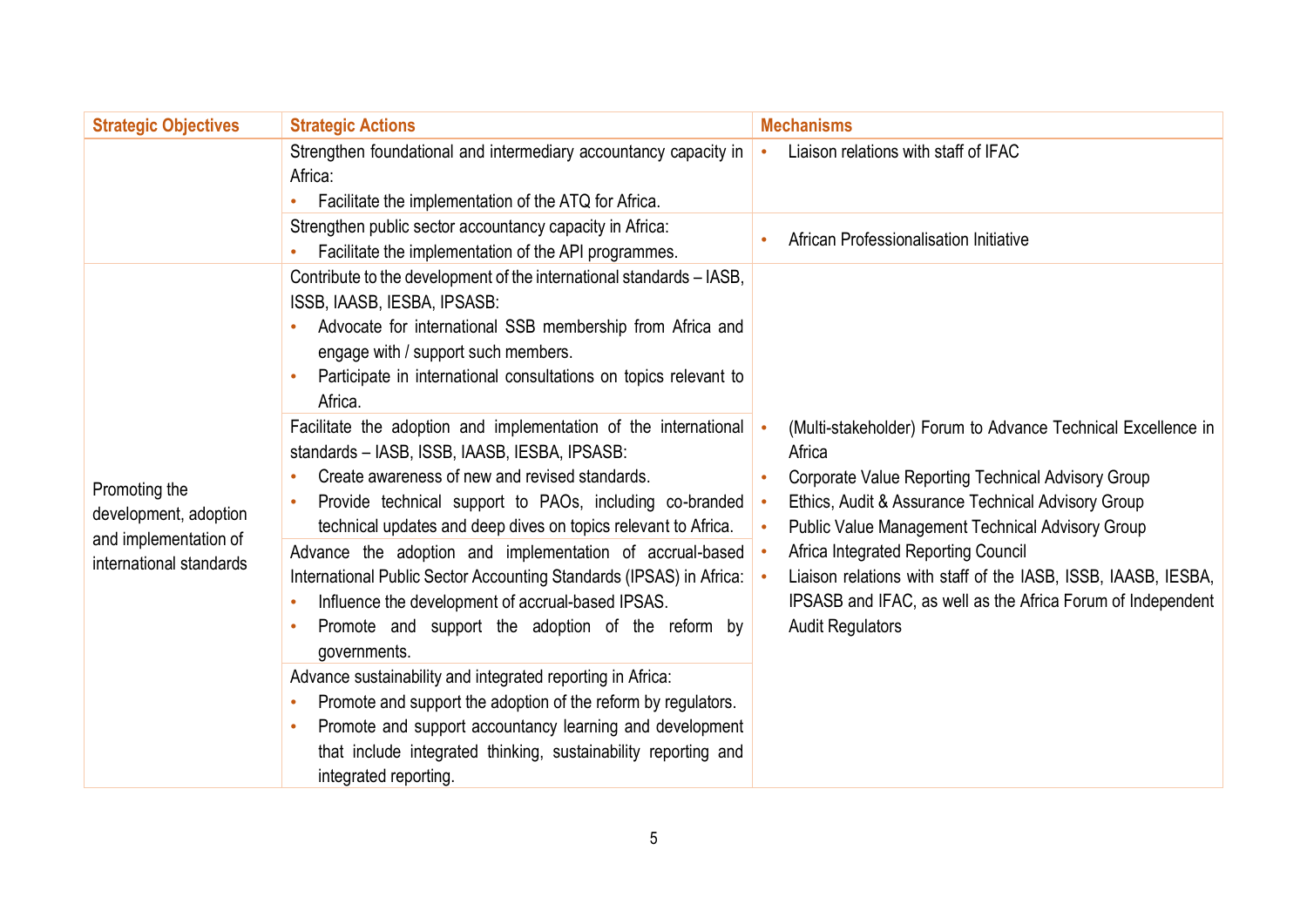| <b>Strategic Objectives</b>                                                                | <b>Strategic Actions</b>                                                                                                                                                                                                                                                                                                                                                                                                                                                                                                                                                       | <b>Mechanisms</b>                                                                                                                                                                   |
|--------------------------------------------------------------------------------------------|--------------------------------------------------------------------------------------------------------------------------------------------------------------------------------------------------------------------------------------------------------------------------------------------------------------------------------------------------------------------------------------------------------------------------------------------------------------------------------------------------------------------------------------------------------------------------------|-------------------------------------------------------------------------------------------------------------------------------------------------------------------------------------|
| Enhancing the quality and<br>mobility of professional<br>accountancy services in<br>Africa | Facilitate the adoption and implementation of the new International<br>Standards on Quality Management (QM):<br>Create awareness.<br>Support PAOs to help their members and firms to implement the<br>standards,<br>Facilitate access to practical and fit-for purpose implementation<br>resources / support.<br>Strengthen PAO compliance with IFAC Statement of Membership<br>Obligations 1 and 6:<br>Enhance PAOs' understanding of the SMOs.<br>Assist PAOs to comply with the SMOs.<br>٠<br>Explore the feasibility of providing a quality review outsourcing<br>service. | (Multi-stakeholder) Forum to Advance Accountancy Quality in<br>Africa<br><b>Accountancy Quality Management Advisory Group</b><br>Liaison relations with staff of the IAASB and IFAC |
|                                                                                            | Facilitate the accountancy professions' participation in the Africa<br>Continental Free Trade Area (AfCFTA)<br>Create awareness.<br>Establish relevant partnerships to harness opportunities.                                                                                                                                                                                                                                                                                                                                                                                  | Partnerships to facilitate mobility (under the AfCFTA)                                                                                                                              |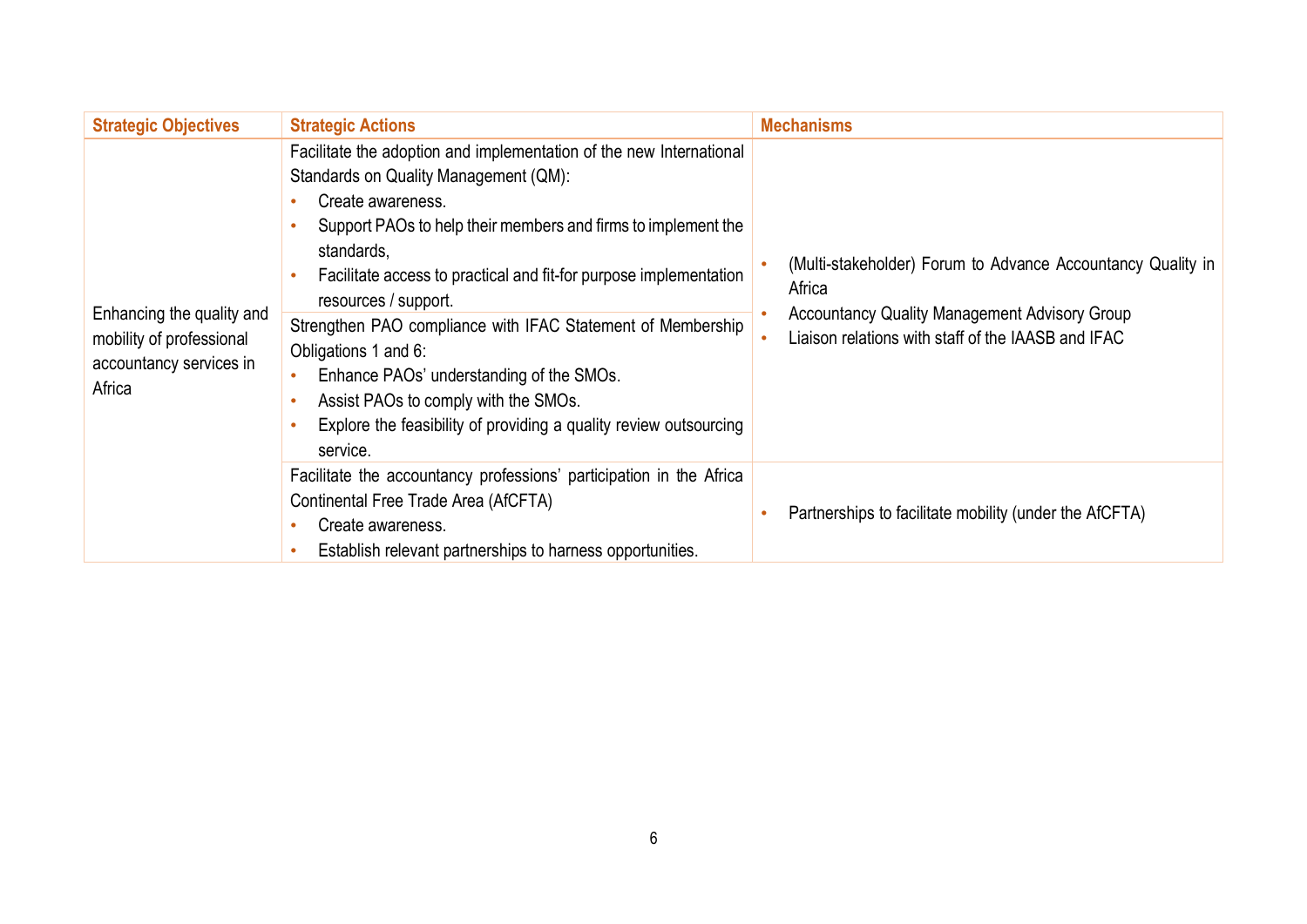## **Risk Identification and Mitigation**

Risk management is an integral part of PAFA's strategic planning process. Each Identified Risk has been mapped to the Strategic Actions and we monitor the extent to which those actions mitigate the risks over time.

| <b>Key Strategic Risks</b>                                                                                                                 | <b>Key Operational Risks</b>                                                           |
|--------------------------------------------------------------------------------------------------------------------------------------------|----------------------------------------------------------------------------------------|
| Failure to be recognised or to influence as the voice of the accountancy profession                                                        | Insufficient funding for financial sustainability.                                     |
| in Africa.                                                                                                                                 | Failure to establish and maintain fit-for-future people, processes and systems to      |
| Failure to be recognised as the partner of choice relating to matters relevant to the                                                      | support a relevant and sustainable organisation.                                       |
| accountancy profession in Africa.                                                                                                          | Inability to attract and retain diverse and highly qualified volunteers as part of the |
| Failure to identify, prioritise, or render services to meet the diverse demands of our<br>member organisations and other key stakeholders. | governance structures and mechanisms supporting the implementation of the<br>strategy. |

## **People, Process, Technology**

During 2022, PAFA will continue to focus on enhancing the agility, effectiveness, and efficiency of our people, processes and technology. Our ongoing initiatives include:

#### *People*

- A new organisational structure that optimises achievement of our strategic objectives
- A new performance and remuneration policy
- Continuous professional development of our staff
- A process for attracting and retaining the right volunteers to serve within the mechanisms established to implement the strategy

#### *Process and Technology*

- An effective website
- Outsourcing of the following: Finance, Information & Communications Technology, and Communications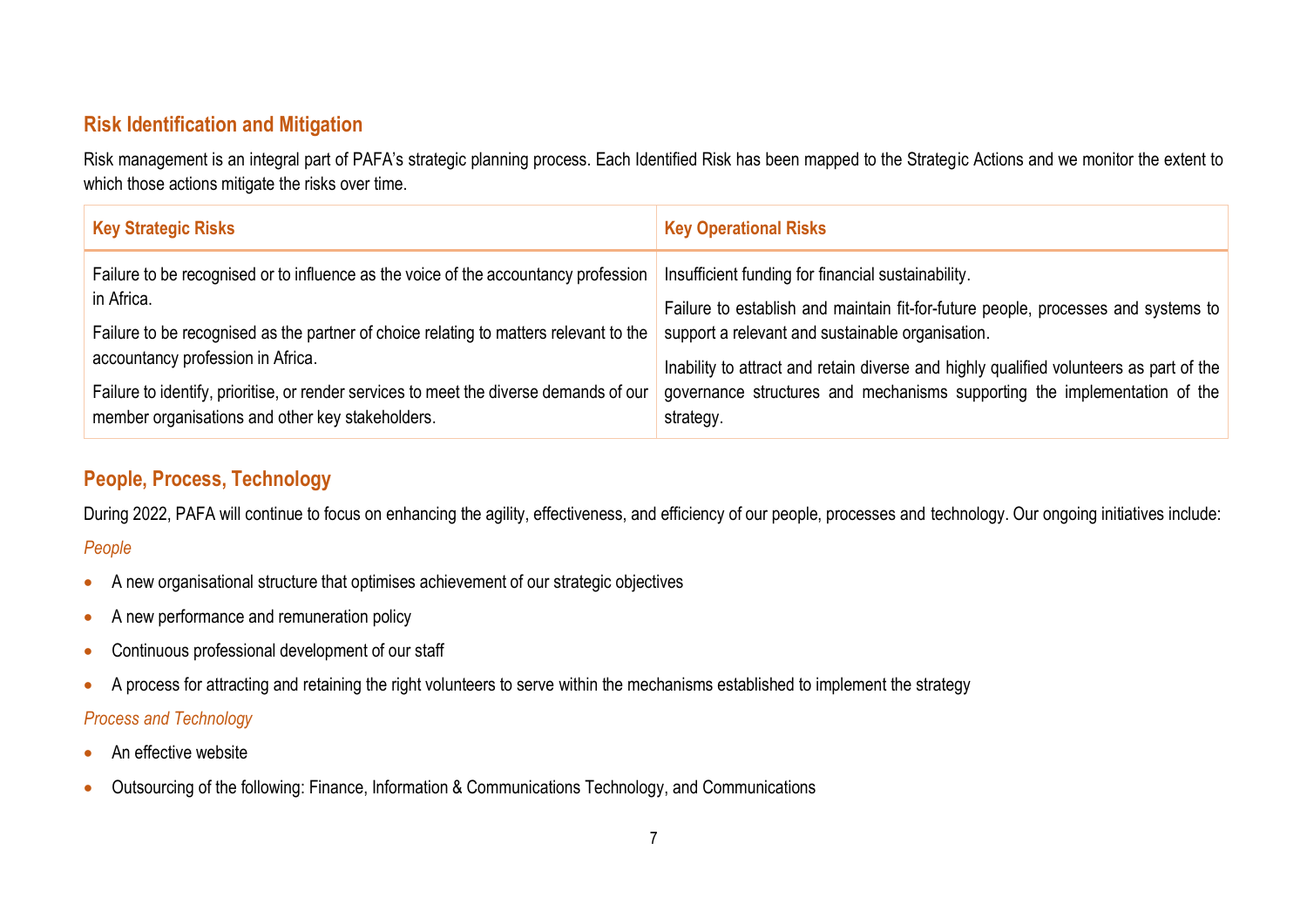## **Funding**

PAFA recognises the challenges faced by our member organisations resulting from an unprecedented public health and economic crisis. In 2021, member organisation subscriptions were reduced by 10%. In 2022, they are reduced by 5%.

PAFA will continue to carefully manage costs and maximise impact through increased collaboration with our member organisations, MOU Partners and other key stakeholders. The funding to be received from the World Bank to pilot the ATQ for Africa in three countries in Africa will require us to establish policies, processes and procedures that can be repurposed for other funded accountancy capacity building programmes.

PAFA's annual budget is approved by the Board and financial performance is monitored and reported to the Board quarterly. The Budget for 2022 is presented in the appendix.

#### **Performance Measurement**

From 2022, achievement of our Strategic Objectives will be monitored through Key Performance Indicators, Measures, and Targets. The Key Performance Indicators and Measures will be reviewed annually and―if necessary―modified in consultation with the Board. The Key Performance Targets will be agreed annually with the Board. Achievement against the 2022 Key Performance Targets will establish a baseline for future years' targets.

| <b>Strategic Objectives</b>                                                          | <b>Key Performance Indicators</b>                                                                                                         | <b>Key Performance Measures</b>                                  | <b>2022 Key Performance Targets</b>                 |  |
|--------------------------------------------------------------------------------------|-------------------------------------------------------------------------------------------------------------------------------------------|------------------------------------------------------------------|-----------------------------------------------------|--|
| Speaking out and engaging as<br>the voice of the accountancy<br>profession in Africa | PAFA has advocated effectively on behalf of<br>the accountancy profession by speaking out<br>and engaging on relevant issues.             | Stakeholder satisfaction survey                                  | Rating of 3/5 or above (establishing a<br>baseline) |  |
| Developing a future-fit profession<br>for Africa                                     | PAFA has contributed to the building of PAOs<br>in every country in Africa that effectively<br>contribute to sustainable economic growth. | effective PAO development<br>2.<br>#<br>partnerships established | At least 2 fully operational partnerships           |  |
|                                                                                      |                                                                                                                                           | 3. \$ funding for accountancy capacity<br>building               | <b>USD 500,000</b>                                  |  |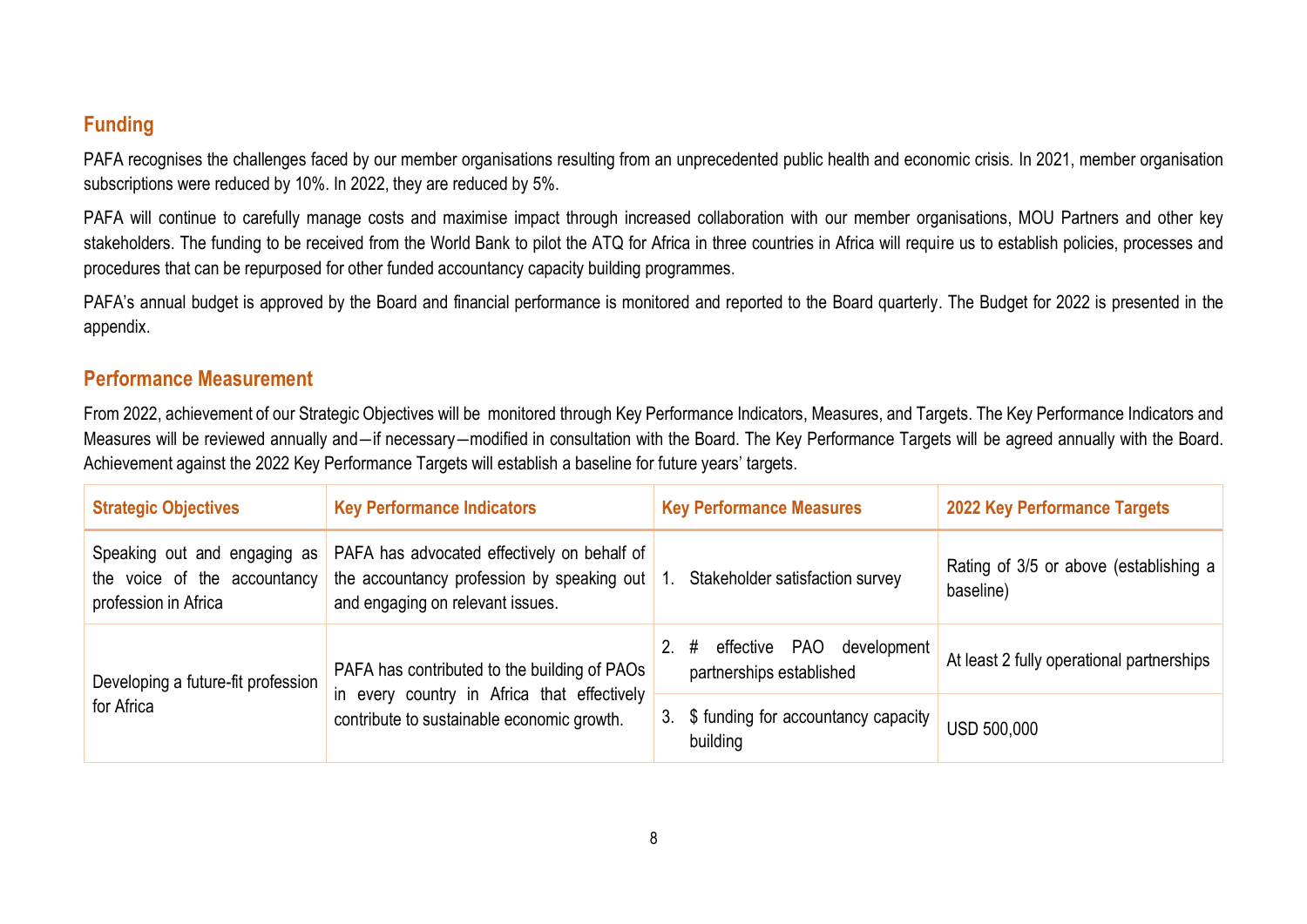| <b>Strategic Objectives</b> | <b>Key Performance Indicators</b>                                                                                         | <b>Key Performance Measures</b>                               | <b>2022 Key Performance Targets</b>                                                    |
|-----------------------------|---------------------------------------------------------------------------------------------------------------------------|---------------------------------------------------------------|----------------------------------------------------------------------------------------|
|                             | 4. # new / existing PAOs developed                                                                                        | Work to significantly enhance capacity<br>commenced at 2 PAOs |                                                                                        |
|                             |                                                                                                                           | 5. # new PAFA Members                                         | 1                                                                                      |
|                             |                                                                                                                           | 6. # PAOs attaining IFAC membership<br>/ associate status     |                                                                                        |
|                             |                                                                                                                           | Stakeholder satisfaction survey<br>7.                         | Rating of 3/5 or above (establishing a<br>baseline)                                    |
|                             | PAFA has contributed to the development of<br>professional accountants to meet the needs of<br>organisations and society. |                                                               | Common core competency framework<br>for future-fit accountants for Africa<br>completed |
|                             |                                                                                                                           | Level of participation in / adoption of<br>8.<br>initiatives  | Work commenced to implement ATQ for<br>Africa in 3 countries                           |
|                             |                                                                                                                           |                                                               | Work commenced to implement API<br>programmes in 5 countries                           |
|                             |                                                                                                                           | Stakeholder satisfaction survey<br>9.                         | Rating of 3/5 or above (establishing a<br>baseline)                                    |
|                             |                                                                                                                           | 10. # formal engagements                                      | 4                                                                                      |
|                             |                                                                                                                           | 11. # responses to public consultations                       | 4                                                                                      |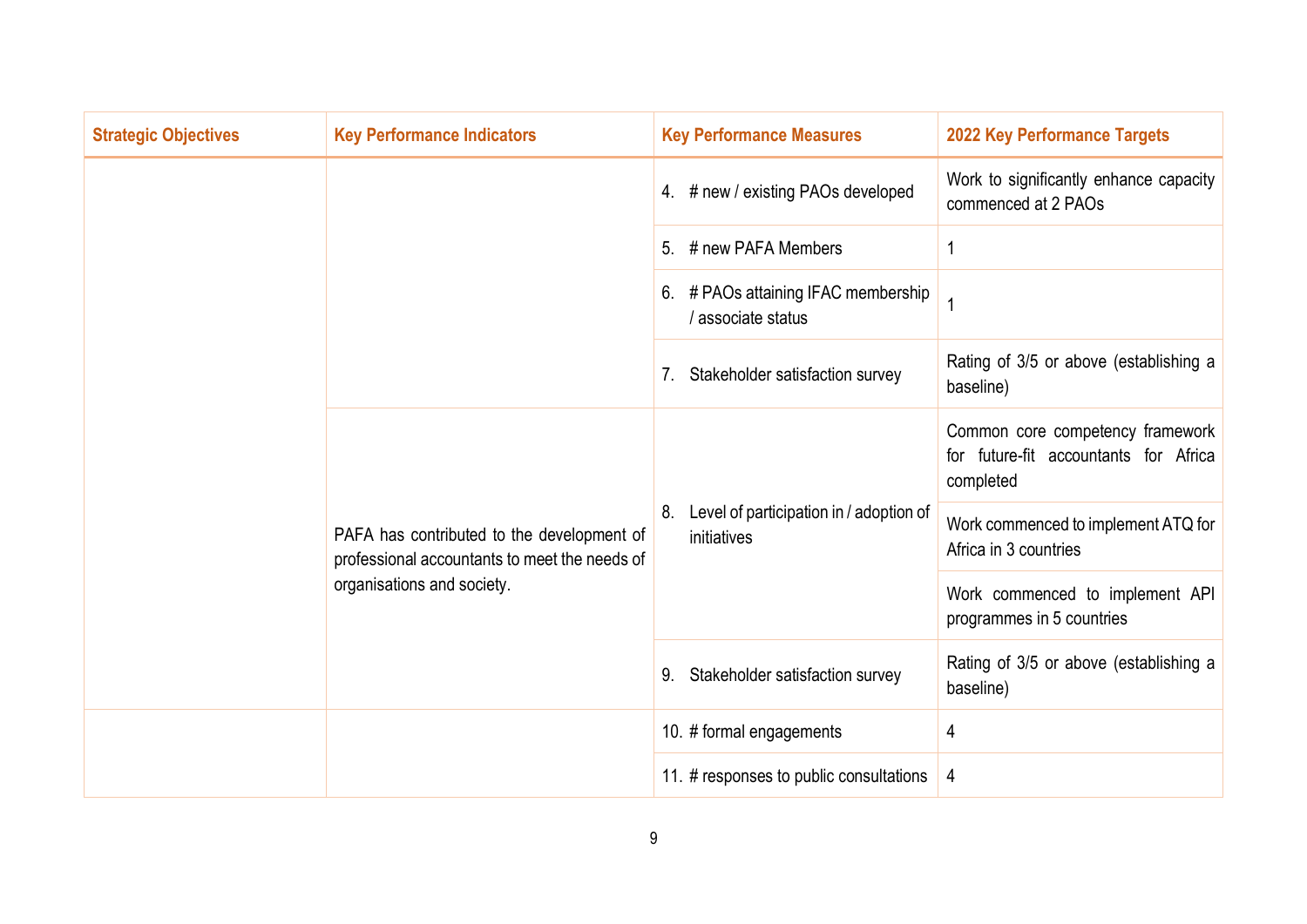| <b>Strategic Objectives</b>                                                                            | <b>Key Performance Indicators</b>                                                                                                          | <b>Key Performance Measures</b>                            | <b>2022 Key Performance Targets</b>                                                                                                                                                                                                 |
|--------------------------------------------------------------------------------------------------------|--------------------------------------------------------------------------------------------------------------------------------------------|------------------------------------------------------------|-------------------------------------------------------------------------------------------------------------------------------------------------------------------------------------------------------------------------------------|
|                                                                                                        | <b>PAFA</b><br>effectively<br>influenced<br>the<br>has<br>development of international standards to<br>reflect matters relevant to Africa. | 12. Stakeholder satisfaction survey                        | Rating of 3/5 or above (establishing a<br>baseline)                                                                                                                                                                                 |
| Promoting<br>development,<br>the                                                                       |                                                                                                                                            |                                                            | Initiatives available for co-branding, are<br>co-branded by at least 25% of the total<br>PAFA membership                                                                                                                            |
| adoption and implementation of<br>international standards                                              | PAFA has effectively contributed to the<br>adoption and implementation of international<br>standards in Africa. <sup>3</sup>               | 13. Level of participation initiatives                     | Initiatives-such as technical updates,<br>subject-specific webinars, etc.-are<br>attended by representatives from at<br>25%<br>of the<br>total PAFA<br>least<br>membership                                                          |
|                                                                                                        |                                                                                                                                            | 14. Stakeholder satisfaction survey                        | Rating of 3/5 or above (establishing a<br>baseline)                                                                                                                                                                                 |
| Enhancing<br>the<br>quality<br>and<br>mobility<br>of<br>professional<br>accountancy services in Africa | PAFA has effectively contribute to enhancing<br>audit quality in Africa.                                                                   | 15. Level of participation in / adoption of<br>initiatives | Initiatives-such as data collection<br>through surveys, guidance, training, etc.<br>implemented,<br>completed,<br>$-$ are<br>attended by representatives from at<br>25%<br>of<br>the<br><b>PAFA</b><br>total<br>least<br>membership |

<sup>3</sup> As indicated by positive trends reported in globally recognised indices such as the IFAC International Standards Global Status Report, IFAC-CIPFA International Public Sector Financial Accountability Index, ISA Plus.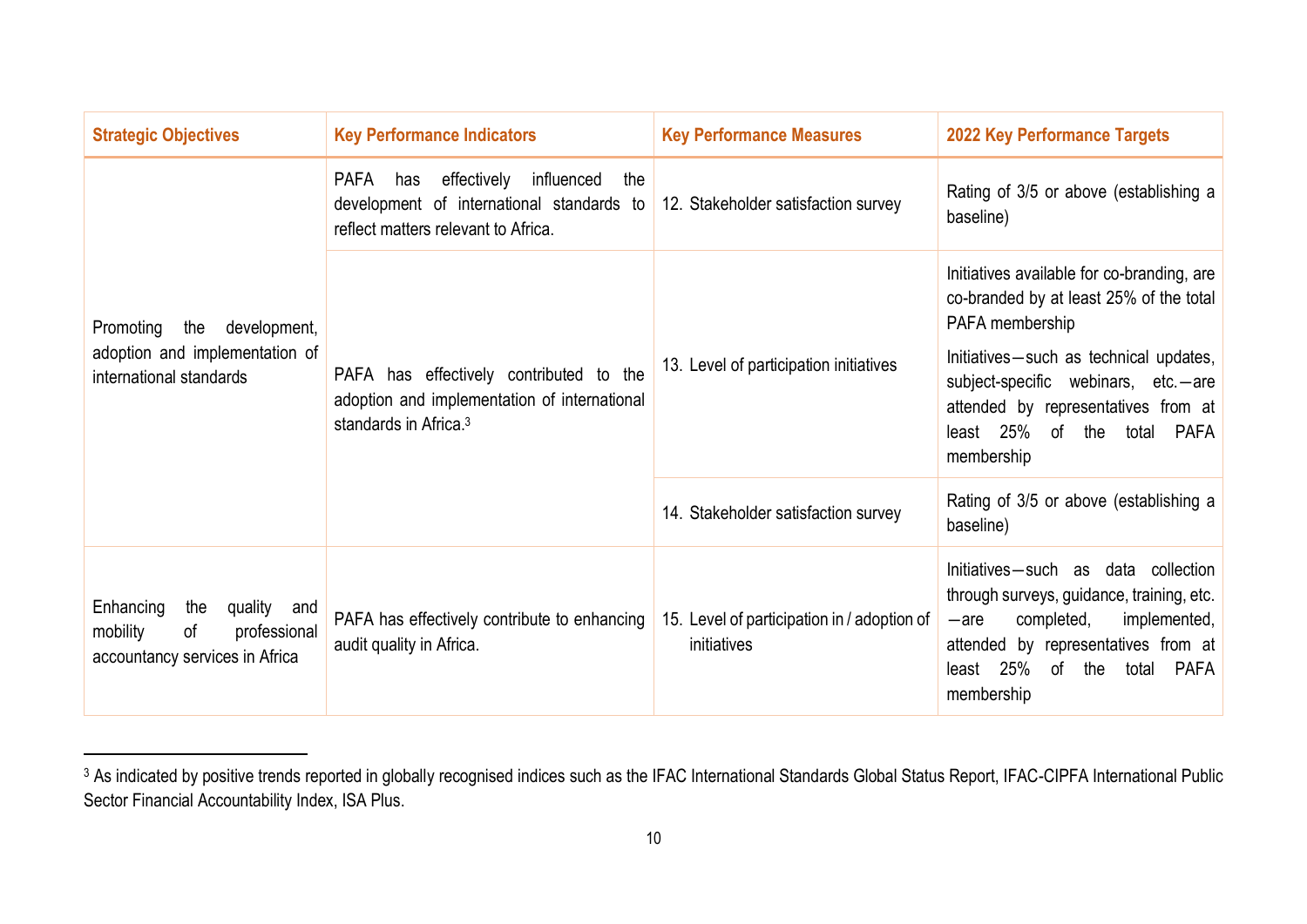| <b>Strategic Objectives</b>                                                                                            | <b>Key Performance Indicators</b>                                                                                                   | <b>Key Performance Measures</b>                                                                                        | <b>2022 Key Performance Targets</b>                           |
|------------------------------------------------------------------------------------------------------------------------|-------------------------------------------------------------------------------------------------------------------------------------|------------------------------------------------------------------------------------------------------------------------|---------------------------------------------------------------|
|                                                                                                                        |                                                                                                                                     | 16. Stakeholder satisfaction survey                                                                                    | Rating of 3/5 or above (establishing a<br>baseline)           |
|                                                                                                                        | PAFA has effectively contributed to the                                                                                             | 17. # of initiatives participated in                                                                                   |                                                               |
| accountancy profession in Africa playing its<br>rightful role in the Africa Continental Free<br><b>Trade Agreement</b> |                                                                                                                                     | 18. Stakeholder satisfaction survey                                                                                    | Rating of 3/5 or above (establishing a<br>baseline)           |
|                                                                                                                        | PAFA Member Organisations are engaged,<br>value PAFA's services, and playing their part<br>to enhance the impact of these services. | 19. % of Member Organisation that<br>stakeholder<br>responded<br>to<br>satisfaction survey                             | 75%                                                           |
|                                                                                                                        |                                                                                                                                     | 20. % growth in # of LinkedIn followers                                                                                | 10%                                                           |
|                                                                                                                        |                                                                                                                                     | 21. % of growth in # of Facebook<br>followers                                                                          | 10%                                                           |
| Stakeholder relations                                                                                                  |                                                                                                                                     | 22.<br>(a) Total # of website users<br>Total # of new website users<br>(b)<br>(c) Average engagement time              | Establish baseline in 2022, followed by<br>5% annual increase |
|                                                                                                                        | PAFA has effectively harnessed relations with<br>MOU Partners and stakeholders to benefit our<br>member organisations.              | 23. # activities sponsored by<br><b>MOU</b><br><b>Affiliates</b><br>other $\vert$ 2<br><b>Partners</b><br>stakeholders |                                                               |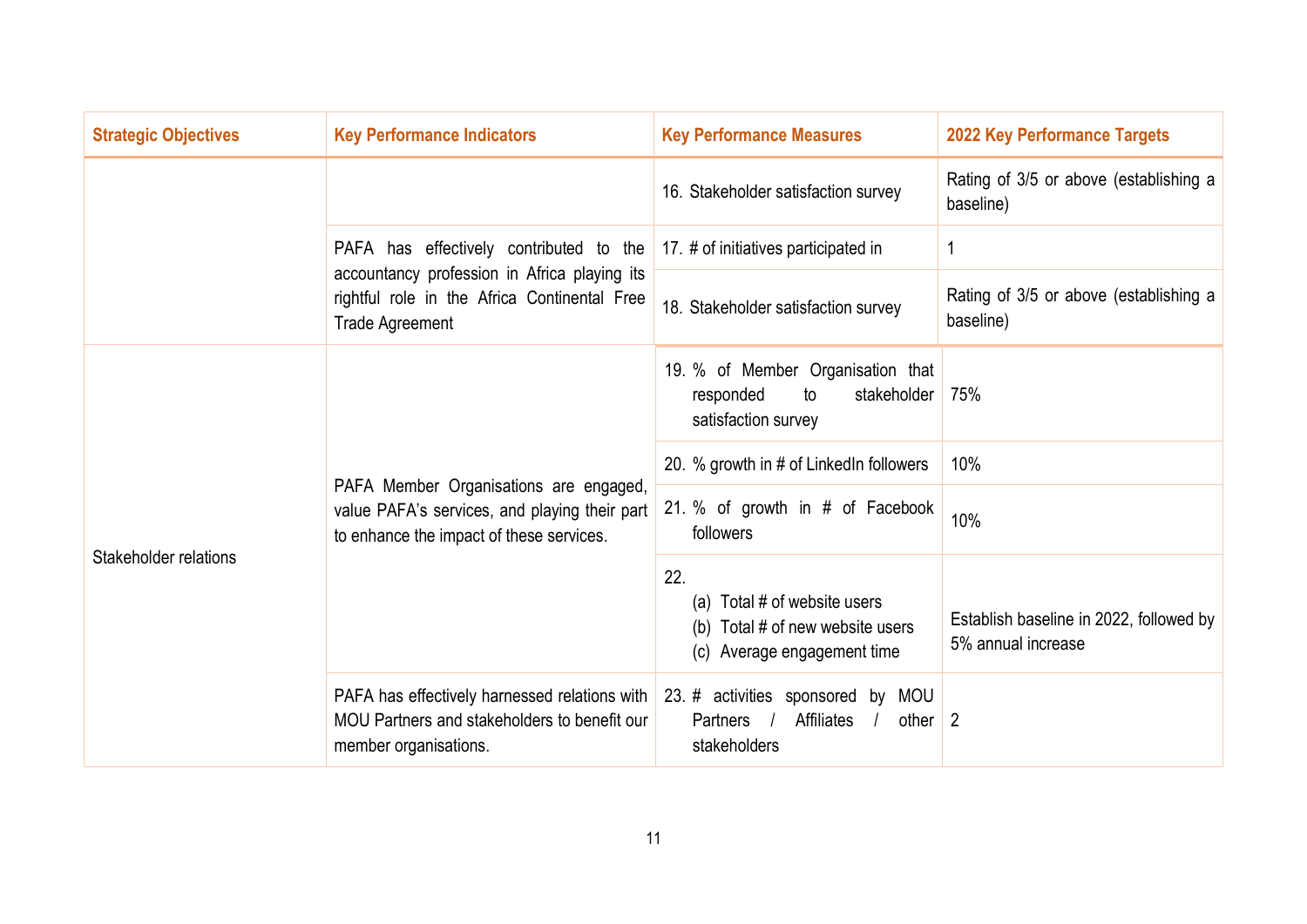| <b>Strategic Objectives</b> | <b>Key Performance Indicators</b>                                                                                                                          | <b>Key Performance Measures</b>                               | <b>2022 Key Performance Targets</b>                               |  |  |  |
|-----------------------------|------------------------------------------------------------------------------------------------------------------------------------------------------------|---------------------------------------------------------------|-------------------------------------------------------------------|--|--|--|
|                             | PAFA Member Organisations express a high<br>level of satisfaction with PAFA's service<br>delivery                                                          | 24. Stakeholder satisfaction survey                           | Overall rating of 3/5 or<br>above<br>(establishing a baseline)    |  |  |  |
| People, process, technology | Internally, PAFA has a stronger, fit-for-purpose<br>governance and organisational structure and<br>operating model, with fully engaged talented<br>people. | 25. Stakeholder satisfaction survey                           | Overall rating of 3/5<br>above<br>or<br>(establishing a baseline) |  |  |  |
|                             |                                                                                                                                                            | 26. Employee engagement survey                                | Overall rating of 3/5<br>above<br>or<br>(establishing a baseline) |  |  |  |
|                             |                                                                                                                                                            | 27. Board<br>committee<br>meeting<br>effectiveness assessment | Annual average of 3/5                                             |  |  |  |
|                             |                                                                                                                                                            | 28. PAFA<br>effectiveness<br>event<br>assessment              | Annual average of 3/5                                             |  |  |  |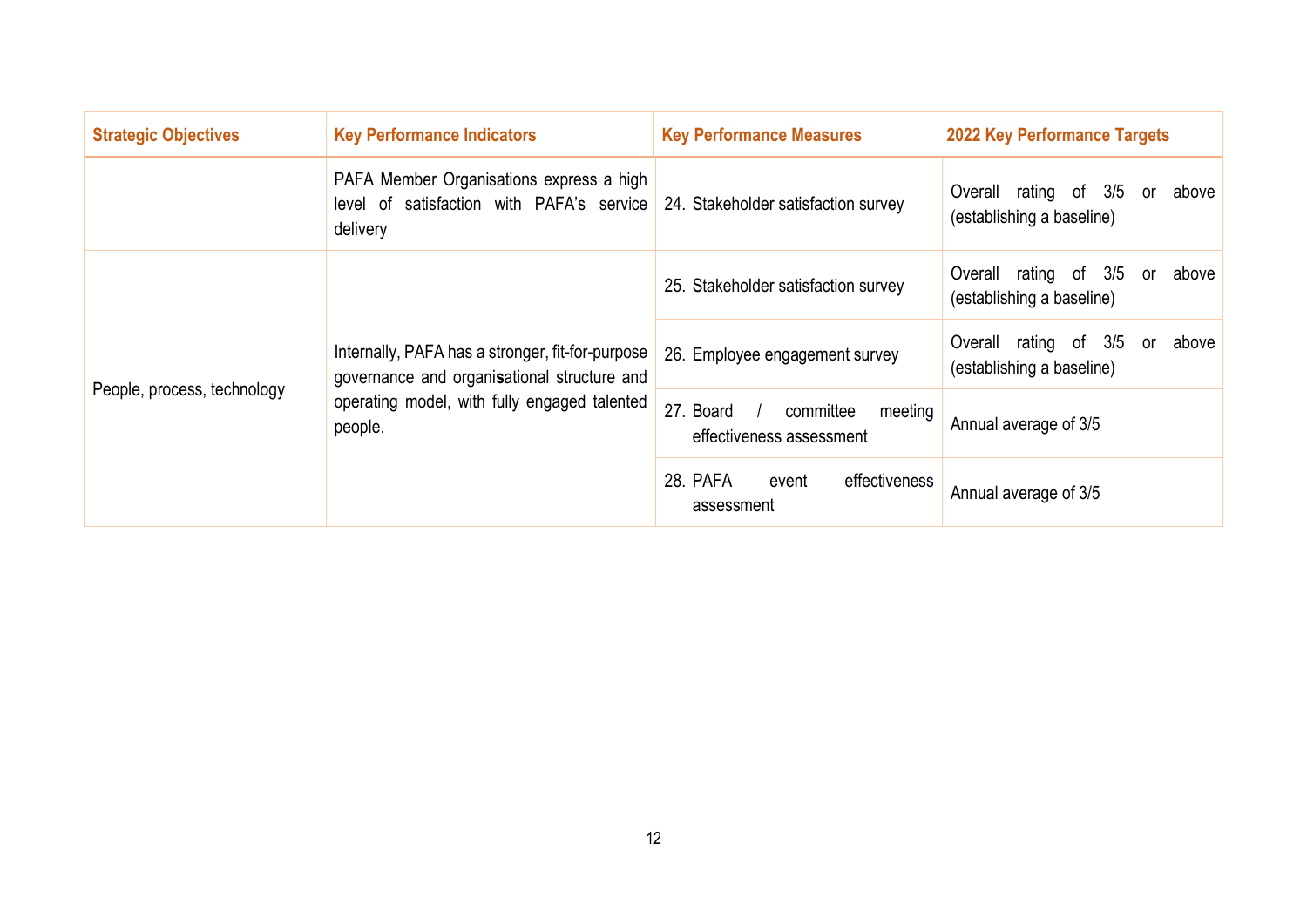## **APPENDIX Budget for 2022**

| <b>INCOME</b>                   | <b>USD</b> |
|---------------------------------|------------|
| <b>Subscription: Members</b>    | 1 216 390  |
| <b>Subscription: Affiliates</b> | 95 000     |
| <b>Subscription: Associates</b> | 23 000     |
| Finance income                  | 10 000     |
| Exchange gain                   |            |
| Donor funding                   |            |
| <b>Total Income</b>             | 1 344 390  |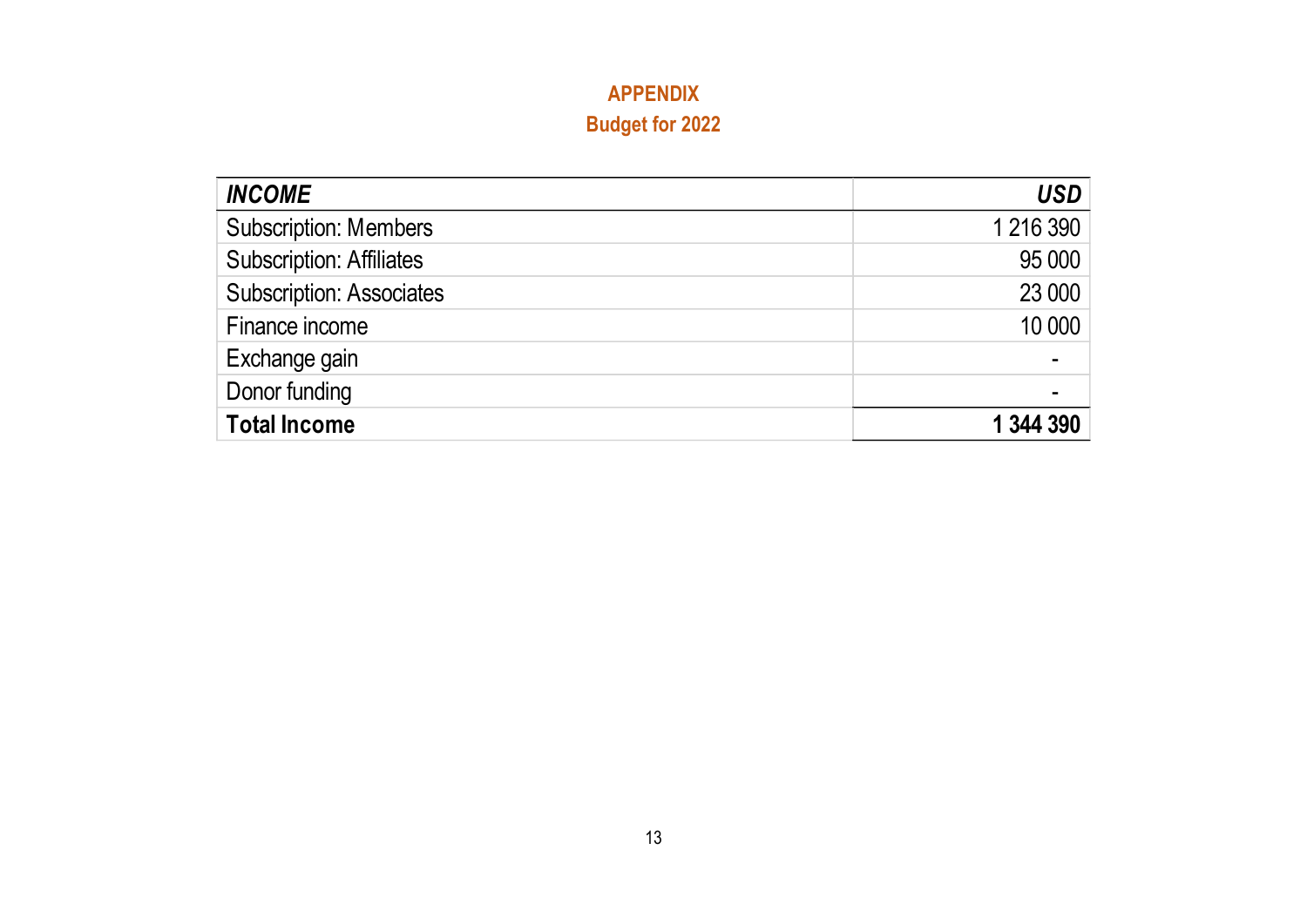| <b>EXPENSES</b>                                  | <b>USD</b> |
|--------------------------------------------------|------------|
| <b>Bank charges</b>                              | 10 000     |
| Consultants                                      | 20 000     |
| Depreciation                                     | 5 0 0 0    |
| Exchange loss                                    |            |
| General expenses                                 | 10 000     |
| Impairment loss: Estimated Credit Loss           | 175 000    |
| Interpretation & translation                     | 40 000     |
| Meetings & events                                | 120 000    |
| Outsourced: Audit services - External            | 10 000     |
| Outsourced: Audit services - Internal (Pro bono) |            |
| <b>Outsourced: Communications</b>                | 8 0 0 0    |
| <b>Outsourced: Finance</b>                       | 16 000     |
| Outsourced: ICT & hybrid work environment        | 6 0 0 0    |
| Outsourced: Website development & maintenance    | 13 000     |
| Printing & stationery                            | 2500       |
| Projects & Initiatives                           | 45 000     |
| Provision for leave pay                          | 5 0 0 0    |
| Staff basic pay                                  | 721 500    |
| Staff training                                   | 10 000     |
| Staff relocation                                 |            |
| Telephone & communication                        | 12 000     |
| Thought leadership                               | 20 000     |
| Travel & accommodation                           | 185 000    |
| <b>Total expenditure</b>                         | 1 434 000  |
|                                                  |            |
| <b>DEFICIT</b>                                   | $-89610$   |